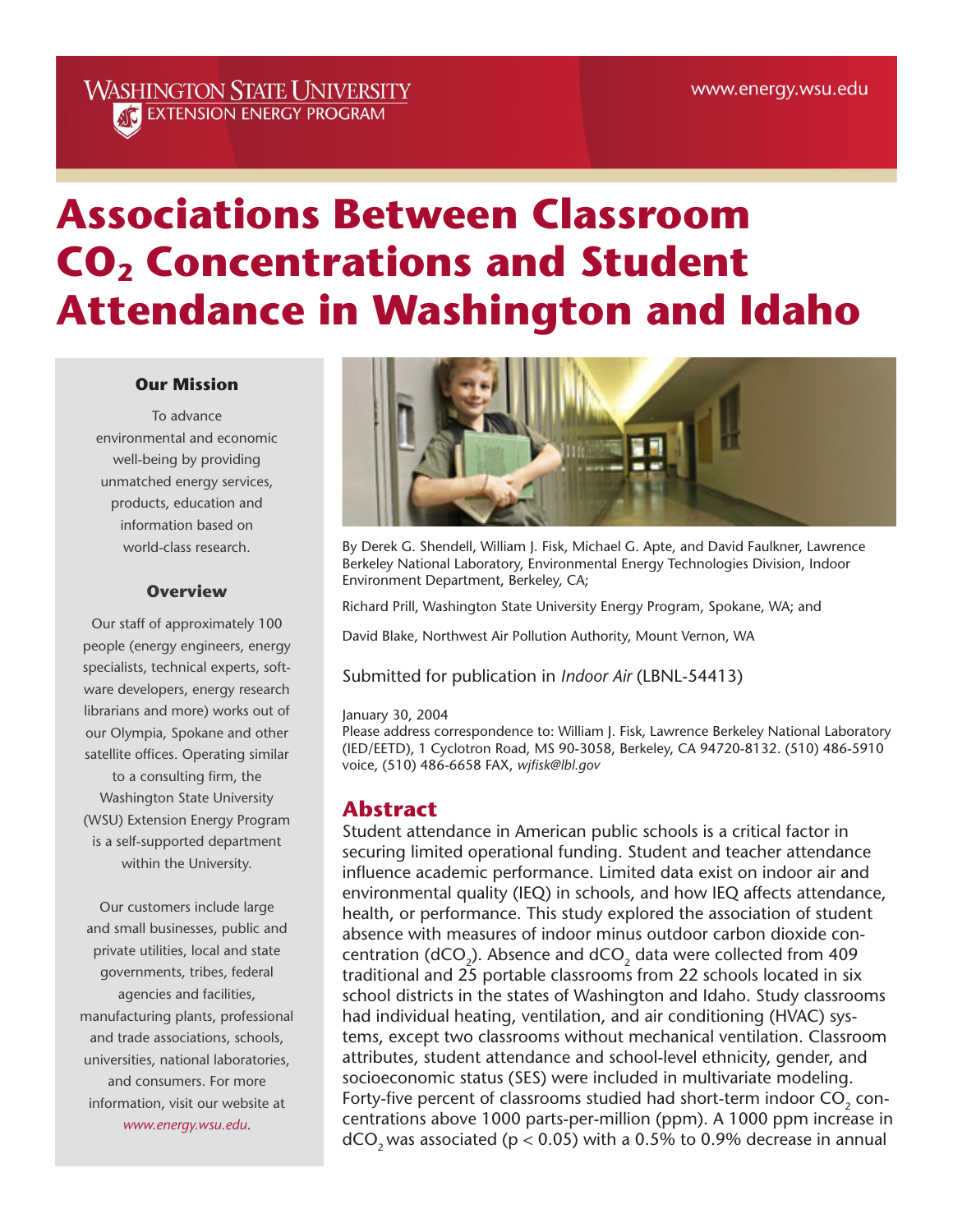average daily attendance (ADA), corresponding to a relative 10% to 20% increase in student absence. Annual ADA was 2% higher ( $p <$ 0.0001) in traditional than in portable classrooms.

## **Practical Implications**

This study provides motivation for larger school studies to investigate associations of student attendance, and occupant health and student performance, with longer term indoor minus outdoor carbon dioxide concentrations and more accurately measured ventilation rates. If our findings are confirmed, improving classroom ventilation should be considered a practical means of reducing student absence. Adequate or enhanced ventilation may be achieved, for example, with educational training programs for teachers and facilities staff on ventilation system operation and maintenance. Also, technological interventions such as improved automated control systems could provide continuous ventilation during occupied times, regardless of occupant thermal comfort demands.

# **Keywords**

carbon dioxide, schools, children, ventilation, attendance

# **Introduction**

Existing information on the relationships between indoor air and environmental quality (IEQ) in classrooms and student absence, health, or academic performance is limited and has been reviewed by Heath and Mendell (2002) and Daisey et al. (2003). There have been a few studies of the associations of student health, and to a lesser extent student absence or learning, with types of ventilation system, ventilation rates,

indoor temperature and humidity, concentrations of chemical and microbiological pollutants, and amount of daylight (Pepler, 1968; Green, 1974, 1985; Norback et al., 1990; Ruotsalainen et al., 1995; Myhrvold et al., 1996; Myhrvold and Olsen, 1997; Smedje et al., 1997; Walinder et al., 1997a, 1997b, 1998; Meyer et al., 1999; Ahman et al., 2000; Smedje and Norback, 2000, Kim et al., 2002; Sahlberg et al., 2002; Heschong 2002). Some, but certainly not all, studies have found measured IEQ parameters were associated with health, performance, or absence.

Total ventilation, a combination of unintentional air infiltration through the building envelope, natural ventilation through open doors and windows, and mechanical ventilation, provides a means for reducing indoor concentrations of indoor-generated air pollutants. Ventilation standard 62 developed by ASHRAE (2001) specifies a minimum ventilation rate of 7.5 L  $s^{-1}$  (15 ft<sup>3</sup> min-<sup>1</sup>) per occupant for classrooms. Ceiling- or wall-mounted heating, ventilation and air conditioning (HVAC) systems are often used to mechanically ventilate classrooms, although these HVAC systems may provide less ventilation than intended due to design and installation problems, poor maintenance, and because HVAC systems are often not operated continuously during occupancy.

Since measuring the actual ventilation rate is expensive and potentially problematic, the indoor concentration of carbon dioxide (CO<sub>2</sub>) has often been used as a surrogate for the ventilation rate per occupant, including in schools (e.g., Lee and Chang, 1999). Indoor CO<sub>2</sub> concentrations exceed outdoor concentrations due to the metabolic production of  $CO<sub>2</sub>$  by building occupants. For example, for adult office workers, assuming a ventilation rate of 7.5 L  $s$ -1 per person and a typical outdoor CO<sub>2</sub> concentration of 350-400 parts-per-million (ppm), a steady state indoor CO<sub>2</sub> concentration of 1000 ppm has been used as an informal dividing line between "adequate" and "inadequate" ventilation (ASHRAE, 2001). However, a  $CO<sub>2</sub>$  concentration is only a rough surrogate for ventilation rate, primarily because the measured concentration is often considerably less than the steady state concentration. Despite the limitations of  $CO<sub>2</sub>$  concentrations as a measure of ventilation rate, higher concentrations have been associated with increased frequency of health symptoms and increased absence in studies of office workers (Erdmann et al., 2002; Milton et. al 2000). Available data have indicated many classrooms with ventilation rates below the code minimum or with  $CO<sub>2</sub>$  concentrations above 1000 ppm (e.g., Lagus Applied Technologies, 1995; Carrer et. al, 2002; Daisey et al., 2003; RTI, 2003; Shendell et al., 2003a). Therefore, the extent to which lower ventilation rates affect student health, absence, and performance is of particular interest. In general, school absenteeism can serve as an indicator of the student or teacher's overall health condition, although attendance patterns result from a complex interaction of many factors (Weitzman, 1986; Alberg et al., 2003).

This paper presents the results of a study which expanded the work of Prill et al. (2002), who reported findings from rapid IEQ assessment surveys in public schools, including short-term CO<sub>2</sub> measurements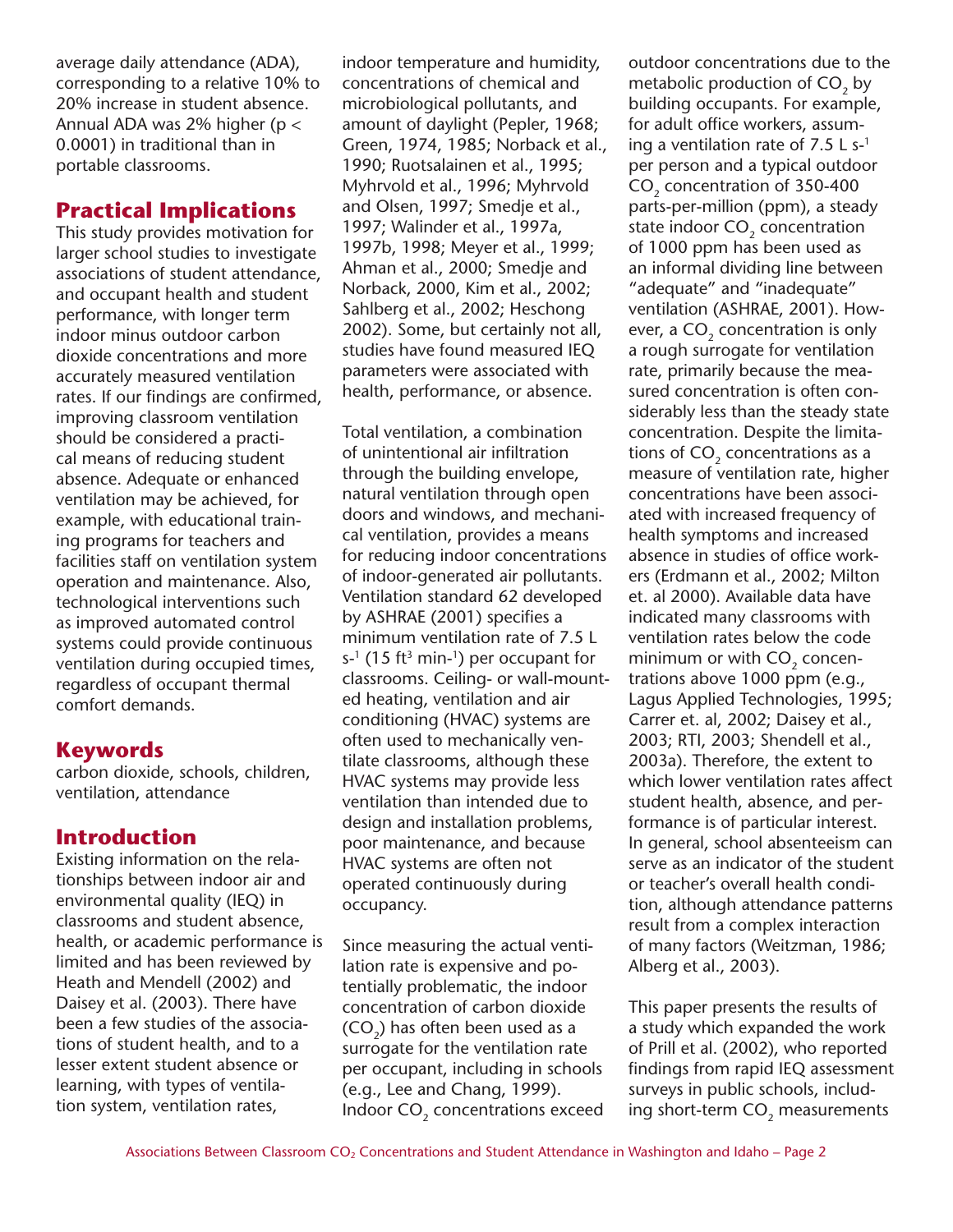in the indoor air, outdoor air, and HVAC supply air diffuser. The present study's hypothesis explored if higher indoor minus outdoor  $CO<sub>2</sub>$ concentrations ( $dCO<sub>2</sub>$ ) were associated with increased student absence.

# **Methodology**

#### **Recruitment of classrooms**

Primary and secondary schools in the states of Washington (WA) and Idaho (ID) were approached in the 2000-01 and 2001-02 school years to participate in the Washington State University (WSU) and the Northwest Air Pollution Authority (NWAPA) "3 Step IEQ Program," a streamlined approach for implementing the U.S. EPA's *"Tools for Schools"* program (Prill et al., 2002). These schools had attended IEQ workshops conducted by WSU or NWAPA, had contacted WSU or NWAPA for IEQ assistance, or were recommended to WSU and NWAPA by other participant school districts (SDs). To select our sample of schools from this group of K-12 schools (n=224), we used a twostep process. First, we only considered primary schools serving K-5 or K-6 (n=134), excluding special education and day care buildings. Second, due to limited resources and travel logistics, we focused on: 1) schools in cities or SDs with the most primary schools; 2) schools where the majority of classrooms were served by individual HVAC systems (or none if just wall heaters were used); and, 3) schools from which daily attendance data, at the student or classroom level, were available. Individual HVAC systems included wall- and ceiling-mounted unit ventilators or heat pumps for heating and/ or air conditioning. We excluded classrooms in buildings where one HVAC system served multiple

classrooms and classrooms with unvented space heaters for permanent heating systems. The goal of the selection criteria and exclusion policy was to ensure, to the extent possible, the classrooms including attic spaces were physically separated, with each served by their own mechanical HVAC system, and the environmental measurements conducted in each classroom were independent observations. The final study sample, after some schools could not participate because they lacked appropriate attendance data records, and given available resources, consisted of 436 classrooms from 22 schools (14 in WA, 8 in ID) in 6 SD (4 in WA, 2 in ID).

#### **IEQ Assessments and CO<sub>2</sub> measurements**

The IEQ assessments performed in every classroom consisted of walk-through surveys conducted by a technician together with relevant facilities and administrative staff, and short-term measurements of  $CO<sub>2</sub>$  during school hours (Prill et al. 2002).  $CO<sub>2</sub>$ measurements were conducted by WSU field technicians using the Q-TRAK Model 8551 instrument (TSI, Inc., Shoreview, MN, USA). Inside each classroom, two short-term measurements, each no more than a five-minute average, were conducted sequentially and the measurement times were recorded. First, indoor air  $CO<sub>2</sub>$  was assessed near the center of the classroom at the breathing zone height of seated students, but at least one meter from students and not directly underneath the supply air diffusers. Second, the  $CO<sub>2</sub>$ concentration in the HVAC supply air was measured using a capture hood to direct undiluted supply air into the instrument sensor. CO<sub>2</sub> instruments were calibrated weekly according to manufacturer specifications using "zero"  $(N_2, 99.99\%)$ pure) and "span" (2010 ppm  $CO<sub>2</sub>$ , +/- 2%) gases. Instruments were also cross-compared during short-term (< five-minute average) outdoor air CO<sub>2</sub> measurements at each school at locations distant from potential CO<sub>2</sub> sources.

#### **Attendance data**

Attendance data were collected from school administrative staff who allowed field technicians access to school attendance records to enter data into a pre-formatted spreadsheet program. For seven schools of one SD, the enrollment and attendance of each individual student on each school day was recorded. For schools in every other SD, we recorded the number of students enrolled, the number absent, and the number in attendance for each classroom and school day. The daily percentages of students in attendance were calculated by pre-coded formulae. Attendance data received a quality control review by LBNL after WSU field technicians sent computer files. This process verified "0" or "blank" (student present) or "1" (student absent) was entered into every cell, vacation periods were left blank, file name room number and grade level designations matched those on the worksheet, and changes in enrollment during the school year were noted with gray-shaded cells. The average daily attendance (number of students attending class divided by number of students enrolled, then converted to a percentage) was calculated for the entire school year and is denoted by "annual ADA" or "yearly ADA." In addition, the same parameter was calculated for the portion of the school year prior to the IEQ inspection and is denoted "pre-visit ADA" or "pre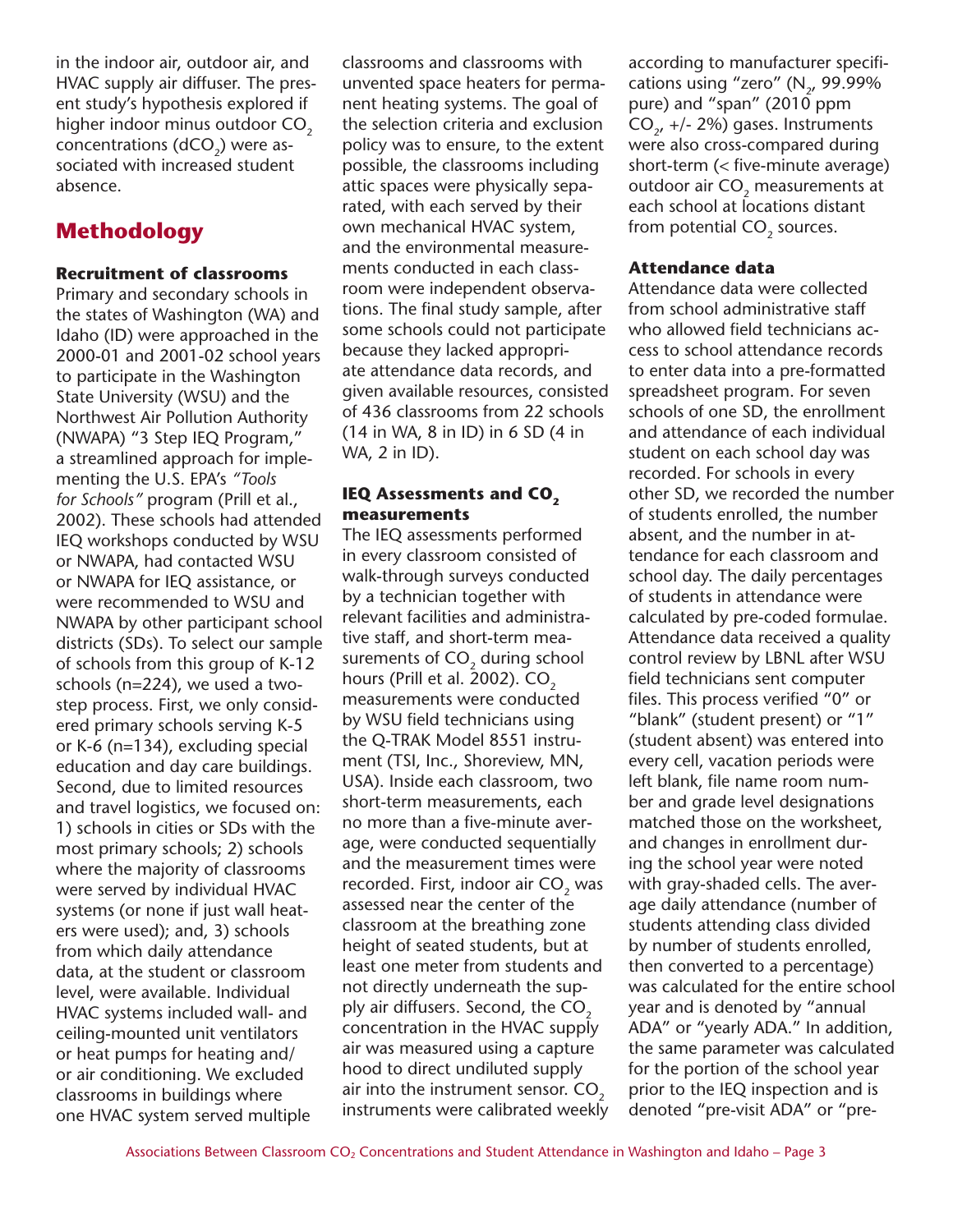visit attendance." Although the pre-visit ADA was based on less data than the annual ADA, it was also not affected by any postinspection ventilation rate changes motivated by recommendations of the inspectors. Annual average absence was calculated as unity minus annual ADA.

#### **Demographic and Socioeconomic Variables**

Aggregate data were collected on demographic and socio-economic variables that could influence student absence and, thus, confound the study findings. These data were obtained for the 2001- 02 school year or based on the 2000 national census data available from several public electronic resources\*. Ferris et al. (1988) reported data on gender and age (grades) helped explain observed variance in absenteeism. Haines et al. (2002) found the percentage of students in a grade level eligible for subsidized (free) meals at school was related to the average socio-economic status (SES) of the school enrollment in that grade. We collected data, at the school level, on gender and ethnicity (five categories). We also collected school-level data on percent participation in subsidized free lunch programs, reduced-cost lunch programs, and the composite of the free and reduced-cost lunch programs; the composite was used as an indicator of student SES.

## **CO**, metric

Based on the measured CO<sub>2</sub> data, we computed the difference between the measured indoor and outdoor CO<sub>2</sub> concentrations  $(dCO<sub>2</sub>)$ . Previous research on CO<sub>2</sub> in school classrooms (Fox et al., 2003) demonstrated a single monitoring location was appropriate for characterizing such indoor contaminant levels when HVAC systems were on, i.e., air was well-mixed. The  $dCO<sub>2</sub>$  is only a rough surrogate for ventilation rate because it is based on one-time short-term measurements made at a wide range of times throughout the school day. The major advantage of  $dCO_{2}$ , relative to a ventilation rate estimate, is  $dCO<sub>2</sub>$  does not rely on any other assumptions. We made a thorough attempt to use the measured indoor CO<sub>2</sub> concentration and measurement time data to estimate the total ventilation rate, the flow rate of outside air into the classroom on the day of the CO<sub>2</sub> measurement prior to the measurement, by applying the transient mass balance equation. This approach, however, required several assumptions to be made, including for the calculation of the student indoor CO<sub>2</sub> generation rate, which varied by age (grade) and activity level. For details and related results, readers are referred to this study's final report available to the public through LBNL (Shendell et al., 2003c).

#### **Multivariate Analyses**

The data were analyzed with SAS software (Enterprise Guide version 1.3 and SAS system release 8.2, SAS Institute, Cary, NC). Descriptive statistics were calculated and the associations of independent variables with student attendance or absence were determined using multivariate linear regression models (ANOVA, PROC GLM). Models were developed for annual ADA, pre-visit ADA, and annual average absence as dependent variables. Independent variables in the final models were: 1)  $dCO<sub>2</sub>$ , as a continuous variable; 2) the composite percentage of students at a school participating in subsidized free and reduced-cost lunch programs as an indicator of student and family SES; 3) grade level; 4) type of classroom – traditional or portable; 5) the state in which the classroom was located; and 6) the percentages of Hispanic and/or White/ Caucasian students in the school as indicators of ethnic composition. Ideally, since multivariate linear regression requires observations to be independent, data on the SES indicator variable and the race/ ethnicity variable at the classroom level instead of at the school level would have been preferred. This unavoidable limitation of the study's database was due to both the retrospective nature of attendance and potential confounder data collection and, more importantly, the reality that participant SDs only release these types of demographic data for public use at the school level due to confidentiality issues and political sensitivities. Nevertheless, visits to the SDs suggested variability within schools was much less than between schools for these two potential confounder variables.

Depending on the terms in the model, certain data were excluded because the values of one or more input parameters were missing. The two classrooms in WA with no mechanical HVAC system and the five classrooms with students in more than one grade level were excluded.

<sup>\*</sup> ID Department of Education (*http://www. sde.state.id.us*); WA Office of the Superintendent for Public Instruction (*http://www. k12.wa.us/edprofile*, *http://www.k12.wa.us/* OSPI Programs child nutrition, data administration, demographics, statistics); National Center for Educational Statistics (*http://nces.ed.gov/ccd/schoolsearch*).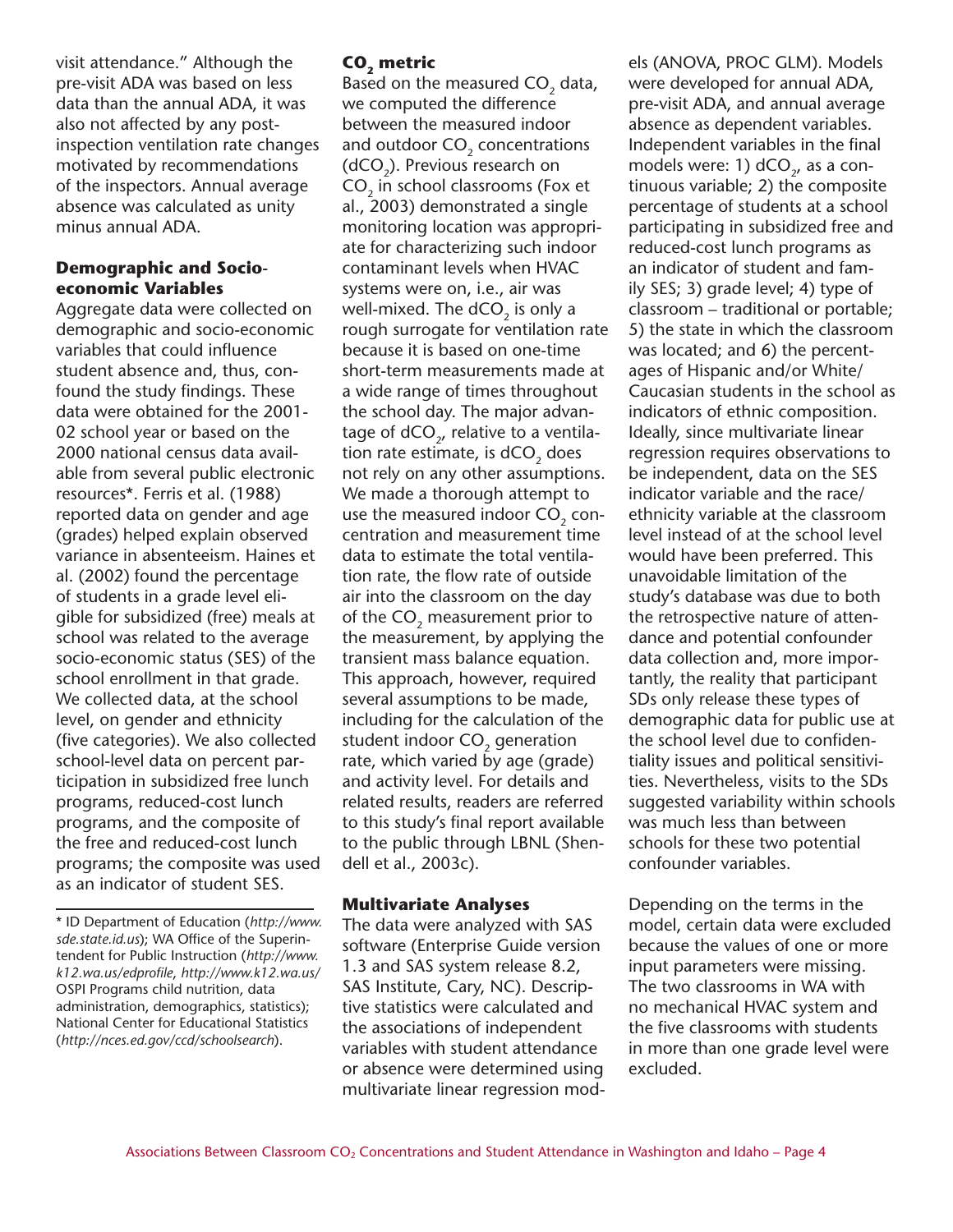# **Results**

### **Descriptive Statistics**

The average primary school was about 45 years old and most (94%) classrooms were in the main building, i.e., traditional, not portables. There was a fairly equal distribution of classrooms visited across the seven grades except 6th grade classrooms were visited relatively less often because many primary schools in our study only included K-5th grades (Table 1, see page 10). Visits to study classrooms were fairly well distributed throughout the school day, although the least number of visits occurred during unoccupied periods (Table 1). Overall, about 19 of every 20 classrooms in this study were found with the HVAC system on or cycling automatically between on or off. About nine of every 10 classrooms visited were found with windows to the outside closed. In this study, 45% of visited classrooms had measured shortterm indoor CO<sub>2</sub> concentrations above 1000 ppm (59% in ID and 35% in WA). Across states, grades, and room types, the geometric mean annual absence was 5% (median 4.9%, arithmetic mean 5.2%); the mean and median annual ADA were 95%.

Table 2 (page 11) presents descriptive statistics for dCO<sub>2</sub> and ADA by state and room type. In ID, the average, median, minimum, and estimated 90th percentile dCO<sub>2</sub> values were higher in portable than traditional classrooms. In WA, average dCO<sub>2</sub> was slightly higher and maximum and estimated 90th percentile values were higher in portable than traditional classrooms; however, the median and minimum values were higher in traditional than portable classrooms. Average and median values for "yearly" and "pre-visit" ADA, which were similar, were higher in traditional than portable classrooms, slightly higher in ID than WA traditional classrooms, and higher in WA than ID portable classrooms.

Table 3 (page 12) summarizes descriptive statistics for selected short-term CO<sub>2</sub> measures and attendance data by state, room type, and school to provide insight into within-school versus betweenschool variability. Within-school variability was evaluated by examining the standard deviations and ranges (minimum-maximum) of measured values. Between-school variability was evaluated by comparing the average and median values, and the ranges of measured values. The study data suggested considerable variability within most schools across states and room types, especially in ID, where ranges of dCO<sub>2</sub> values were generally higher. Across states among traditional classrooms, and WA portables, the data again suggested variability in dCO<sub>2</sub> values. For ID portables, the average and median values were similar between schools, though minimum and maximum values differed, likely due to small sample sizes (two schools, 3-4 classrooms at each). Across states and room types, the data suggested variability in annual ADA between schools since the ranges of average and median values, which were similar, were 2-4%. Idaho portables showed relatively more variability between schools, which again may be due to small sample sizes. Across states and room types, the data also suggested variability in annual ADA within most schools, and relatively more so in WA than in ID among traditional classrooms.

Table 4 (page 13) presents descriptive statistics for  $dCO<sub>2</sub>$  by state, grade level (age), and room type. Across grades, average dCO<sub>2</sub> values were higher for traditional than portable classrooms in WA except for grade four, in part due to the small sample size of portables. In ID, average dCO<sub>2</sub> values were higher in portable than traditional classrooms across grades, and median  $dCO<sub>2</sub>$  values were similar across grades 1-6, which were higher than for kindergarten classrooms. In WA traditional classrooms, median  $dCO<sub>2</sub>$  values increased from kindergarten through grade six, except for a decrease at grade five. Across states and room types, except in WA grade 1 and grade 2-3 traditional classrooms and in WA portables for kindergarten and grades 2 and 3, where there were usually small sample sizes, maximum dCO<sub>2</sub> values were greater than 1000 ppm.

Furthermore,  $dCO<sub>2</sub>$  and short-term indoor CO<sub>2</sub> measurements in ID grade two portables were always above 1000 ppm. Overall, these observations on Table 4 were likely in part related to occupant densities and the ages of students as related to CO<sub>2</sub> generation rates (Shendell et al., 2003c), given WSU visits were spread across grades and school day hours (Table 1). Uncertainty included operations and maintenance practices at participating schools. Finally, by state, grade, and room type, variability in attendance and absence data (not presented) was observed as expected due to multiple factors such as susceptibility to illness by age, climatic conditions by season, sample sizes, and factors related to absence not assessed in this study.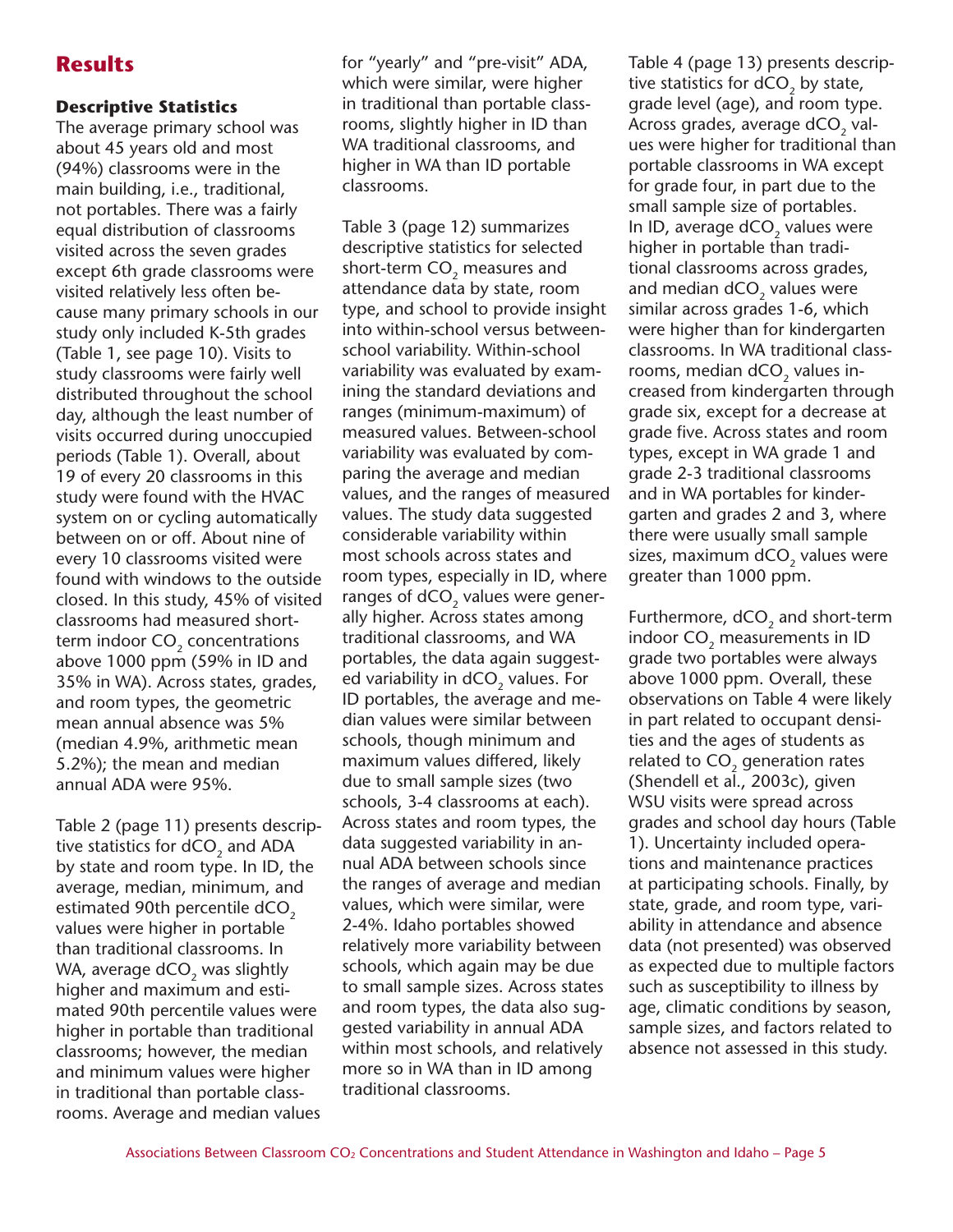#### **Results of Multivariate Analyses**

The primary results of the multivariate modeling are provided in Table 5 (page 14). The final models included the most important variables, which were entered into the model at once (not stepwise), after examination of possible correlation between specific independent variables. The  $dCO<sub>2</sub>$  variable was statistically significantly (p < 0.05) associated with both the annual ADA and with the pre-visit ADA. For annual ADA, the parameter estimate indicated a 0.5% absolute decrease in attendance, corresponding to a 10% relative increase in the average 5% absence rate, per 1000 ppm increase in  $dCO<sub>2</sub>$ . For the pre-visit ADA, the parameter estimate indicated a 0.9% absolute decrease in attendance, corresponding to a relative 20% percent increase in the average 5% absence rate, per 1000 ppm increase in  $dCO<sub>2</sub>$ .

The traditional classroom type, relative to a portable classroom, was associated with approximately a 2% increase in attendance, and with a 2.5% decrease in absence. In each case, the associations were statistically significant ( $p < 0.01$ ).

A one percent increase in the SES variable, representing the percentage of students receiving free or reduced cost lunch, was associated ( $p < 0.001$ ) with a 0.03% to 0.04% decrease in attendance, and with a 0.02% increase in absence (p < 0.001). A one percent increase in the percent of Hispanic students was associated ( $p < 0.02$ ) with a 0.03% increase in attendance, and with 0.05% decrease in absence (p  $< 0.001$ ).

In most models, the state variable was not associated with attendance and the corresponding parameter estimate was unstable (results not included in Table 5). The most likely explanation for these findings was the present study only included two states.

## **Discussion**

In this study, 1000 ppm increases in the difference between indoor and outdoor CO<sub>2</sub> concentrations were associated with 10% to 20% relative increases in student absence, and the associations were statistically significant. These findings of this study are generally consistent with those of Milton et al. (2000), who found a 50% reduction in ventilation rates in offices, with corresponding increases in indoor CO<sub>2</sub> concentrations, was associated with a 50% increase in short term absence among the office workers occupying the buildings. One potential explanation for our findings and those of Milton et al. (2000) is lower rates of ventilation, indicated by higher  $CO_{2}$ , caused increased communicable respiratory illnesses, probably by increasing the indoor concentration of airborne infectious particles produced during coughing or sneezing. In a review of the literature, Fisk (2000) summarized three studies reporting a reduction in ventilation rate was associated with increases in confirmed respiratory illness.

Because the  $CO<sub>2</sub>$  measurements in this study were short-term, fiveminute, measurements made on a single school day at variable times of day, they should be considered only rough surrogates for the longterm average classroom ventilation rates that may affect long-term average absence rates. In general, random errors\*\* in an independent variable, in this case the errors

from using short-term  $CO<sub>2</sub>$  as a measure of long-term average ventilation rate, will tend to obscure and weaken associations with the dependent variable (in this case, attendance or absence).

We are not aware of large uncontrolled sources of bias likely to create erroneous associations of higher  $dCO<sub>2</sub>$  concentrations with increased absence. The models contain variables controlling for SES, classroom type, grade level, ethnic composition, and the State in which the classrooms are located. Thus, we have controlled as well as possible, given data resources available to the American public, for obvious sources of confounding bias. However, it is still possible some unknown classroom factor, which increases absence rates, is positively correlated with the measured classroom CO<sub>2</sub> concentrations.

This study confirms previous findings of high CO<sub>2</sub> concentrations in classrooms, which indicated classroom ventilation rates were often below the minimum rates specified in codes. In this study, almost half of the CO<sub>2</sub> concentrations were above 1000 ppm and 4.5% were above 2000 ppm. If the measured CO<sub>2</sub> concentrations had been maximum or steady state values, a substantially larger proportion would be expected to exceed 1000 ppm. Thus, it is likely more than half of the classrooms in this study had ventilation rates less than specified in current minimum ventilation standards.

The substantially higher rate of absence in portable classrooms,

*<sup>\*\*</sup> Errors that are not correlated with the value of the dependent varialbe.*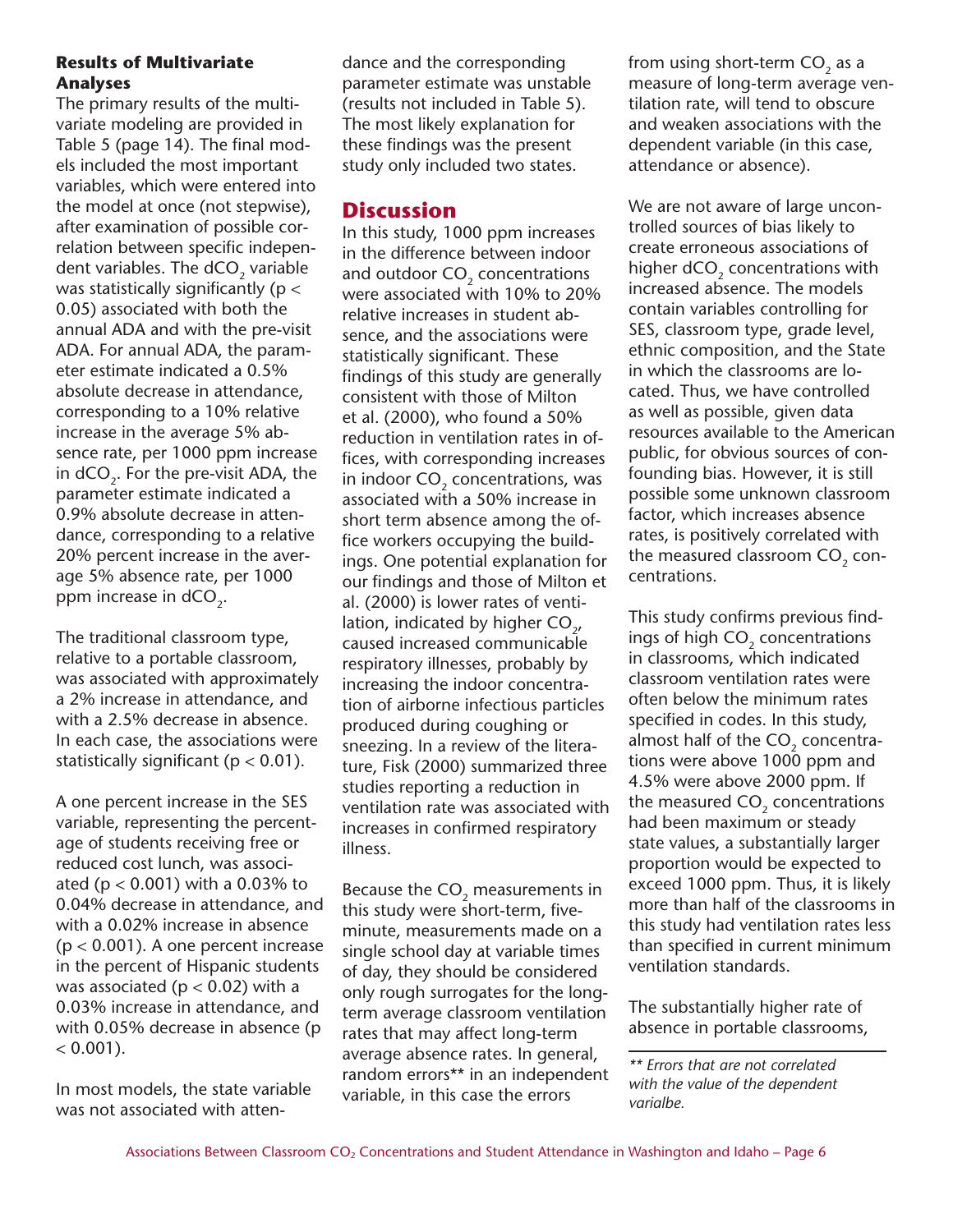relative to traditional classrooms, is notable. We do not have a clear explanation for this finding. It is not known whether portable classrooms have inferior IEQ relative to traditional classrooms. Recent evidence in Los Angeles County, however, has suggested relatively higher indoor air concentrations of toxic and odorous volatile organic compounds are possible in portable classrooms (Shendell et al., 2003b), as are higher occupant densities even if federal and state class size reduction initiatives apply across room types. In addition, it is not known whether inferior IEQ could cause such a large increase in absence. Although the higher absence rate in portable classrooms was statistically significant, the small sample (25 classrooms) should be considered. Before drawing conclusions, other studies should compare absence rates in portable and traditional classrooms.

Finally, we note how changes in ventilation or in any other factor affecting student attendance will influence the funding provided to many SDs, because funding is linked to annual ADA. For example, in California the most currently available (2001-02) funding rate is \$12.08 per student-day not absent (CDE, 2003). For a classroom of 20 children with a 185-day school year (3700 student-days), a 1% decrease in annual ADA (or 20% relative increase in absence) is \$450 per classroom in funding lost to the SD.

# **Conclusions**

The major findings of this study were as follows:

• A 1000 ppm increase in the elevation of the indoor  $CO<sub>2</sub>$  concentration above the outdoor concentration was associated ( $p < 0.05$ ) with a 0.5% to 0.9% decrease in yearly attendance, corresponding to a relative 10% to 20% relative increase in student absence.

- Yearly attendance was 2% higher ( $p < 0.0001$ ) in traditional than in portable classrooms.
- Based on the measured CO<sub>2</sub> concentrations, we estimated ventilation rates in at least 50% of the classrooms were less than 7.5 L s- $<sup>1</sup>$  per person,</sup> which is the minimum rate specified in most codes and standards.

Since this study was based on analyses of previously collected CO<sub>2</sub> data, general conclusions should not be drawn from the observed linkage of higher CO<sub>2</sub> levels with increased absence. This study, however, does provide motivation for larger studies designed specifically to investigate the linkage of longer term CO<sub>2</sub> concentration data and more accurately measured ventilation rates with student absence.

# **Acknowledgements**

We thank Mark Mendell and Christine Erdmann for reviewing a draft of this document, Elisabeth Overholt and Frankie Robison, and participant school districts, school principals, and office administrative staff for their help during retrospective collection of attendance and daily schedule data. We thank the custodians and teachers visited by field technicians during school hours for their cooperation.

This report was prepared as a result of work sponsored by the California Energy Commission (Commission) and the University of California (UC). It does not necessarily represent the views of the Commission, its employees, or the State of California. The Commission, the State of California, its employees, and UC make no warranty, express or implied, and assume no legal liability for the information in this report; nor does any party represent that the use of this information will not infringe upon privately owned rights. This report has not been approved by the Commission nor has the Commission passed upon the accuracy or adequacy of the information in this report.

The submitted manuscript has been authored by a contractor to the Regents of the University of California/California Institute for Energy Efficiency. Accordingly, The Regents retains a non-exclusive royalty free license to publish or reproduce the published form of this contribution, or allow others to do so, for CIEE's purposes.

This work was also supported by the National Institute for Standards and Technology with funding from the U.S. EPA Indoor Environments Division and from the Assistant Secretary for Energy Efficiency and Renewable Energy, Building Technology Program of the U.S. Department of Energy under contract DE-AC03-76SF00098. The initial classroom IEQ assessments in Washington and Idaho were sponsored by annual grants from the U.S. EPA Region X office (Contracts #X-98084701-0, X-97014901-0), and a WSU Service Center Agreement with NWAPA renewed annually.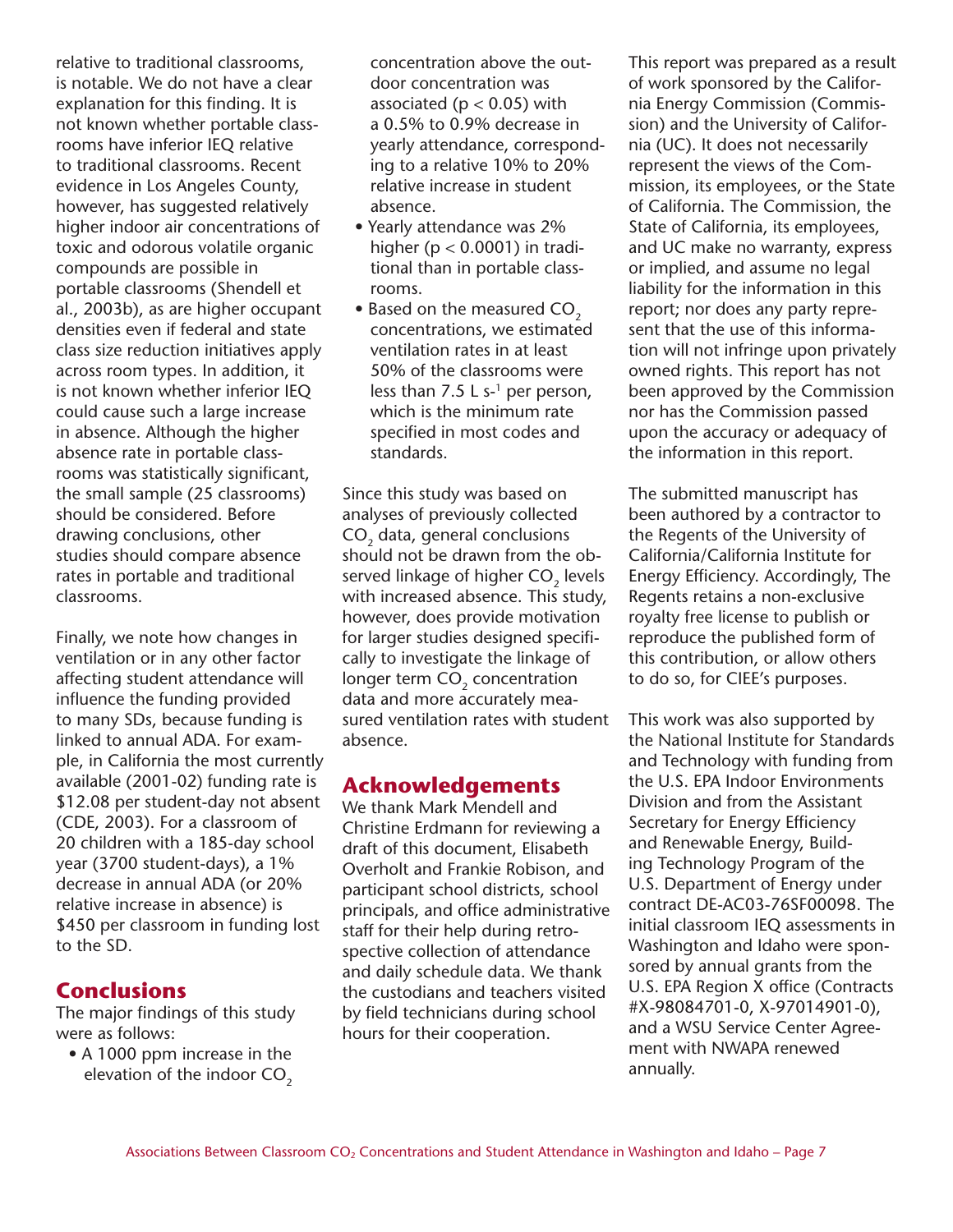## **References**

Ahman, M, Lundin, A, Musabasic, V, Soderman, E. (2000). Improved Health After Intervention in a School with Moisture Problems. *Indoor Air*, **10**: 57-62.

Alberg, AJ, Diette, GB, Ford, JG. (2003). Invited Comentary: Attendance and Absence as Markers of Health Status – The Example of Active and Passive Cigarette Smoking. *American Journal of Epidemiology*, **157** (10): 870-73.

ASHRAE (2001) *Standard 62, Ventilation for acceptable indoor air quality.* American Society of Heating, Refrigerating, and Air Conditioning Engineers, Inc. Atlanta, GA.

California Department of Education (CDE). (2003). "Schedule of Apportionment, Categorical Program per ADA, Fiscal Year 2001-02 (per ADA Rate = \$12.08)." *http://www.cde.ca.gov/ fiscal/categorical/categorical allocation0102.pdf*, accessed July 1, 2003.

Carrer, P, Bruinen de Bruin, Y, Franchi, M, Valovirta, E. (2002). The EFA project: indoor air quality in European schools. In: *Proceedings of Indoor Air 2002*, Vol. 2, pp. 794-799.

Daisey, JM, Angell, WJ, Apte, MG. (2003). Indoor Air Quality, Ventilation and Health Symptoms in Schools: An Analysis of Existing Information. *Indoor Air*, **13** (1): 53- 64. (LBNL-48287).

Erdmann, C.A., Steiner, K.C,, Apte, M.G., (2002) "Indoor carbon dioxide concentrations and SBS symptoms in office buildings revisited: Analyses of the 100 building BASE Study dataset". *Proceedings of Indoor Air 2002* Conference, Monterey, CA, Vol. 3, pp. 443-448. Indoor Air 2002, Santa Cruz, CA.

Ferris, GR, Bergin, TG, and Wayne, SJ. (1988). Personal Characteristics, Job Performance, and Absenteeism of Public School Teachers. *Journal of Applied Social Psychology*, **18** (7): 552-63.

Fisk, W.J. (2000) Health and productivity gains from better indoor environments and their relationship with building energy efficiency. *Annual Review of Energy and the Environment* 25(1): 537-566.

Fox, A, Harley, W, Feigley, C, Salzberg, D, Sebastian, A, Larsson, L. (2003). Increased levels of bacterial markers and CO<sub>2</sub> in occupied school rooms. *Journal of Environmental Monitoring*, **5**: 246-52.

Green, GH. (1974). The Effect of Indoor Relative Humidity on Absenteeism and Colds in Schools. *ASHRAE Transactions*, **80** (II): 131-41.

Green, GH. (1985). Indoor Relative Humidities in Winter and the Related Absenteeism. *ASHRAE Transactions*, **91** (1B): 643-53.

Haines, MM, Stansfeld, SA, Head, J, Job, RF. (2002). Multilevel modeling of aircraft noise on performance tests in schools around Heathrow Airport London. *Journal of Epidemiology and Community Health*, **56** (2): 139-44. Heath, GA, Mendell, MJ. (2002). Do Indoor Environments in Schools Influence Student Performance? A Review of the Literature. In: *Proceedings of Indoor Air 2002*, Vol. 1, pp. 802-807.

Heschong L (2002) Daylighting and student performance. *ASHRAE Journal* **44**(6): 65-67. ICRP. (2002). Basic Anatomical and Physiological Data for Use in Radiological Protection: Reference Values (Publication 89). Oxford, U.K.: ICRP and Pergamon Press.

Kim, CS, Lim, YW, Yang, JY, Hong, CS, Shin, DC. (2002). Effect of Indoor CO<sub>2</sub> Concentrations on Wheezing Attacks in Children. *Proceedings of the 9th International Conference on Indoor Air Quality and Climate*, Vol. 2, Monterey, CA, 492-97.

Lagus Applied Technologies, (1995). Air change rates in nonresidential buildings in California, Report P400-91-034BCN prepared for the California Energy Commission by Lagus Applied Technologies, San Diego, CA.

Lee, SC and Chang, M. (1999). Indoor air quality investigations at five classrooms. *Indoor Air*, **9** (2): 134-38.

Meyer, HWAL, Nielsen, JB, Hansen, MO, Gravesen, S, Nielsen, PA, Skov, P, Gyntelberg, F. (1999). Building conditions and buildingrelated symptoms in the Copenhagen school study. *Indoor Air*, **2**, 298-99.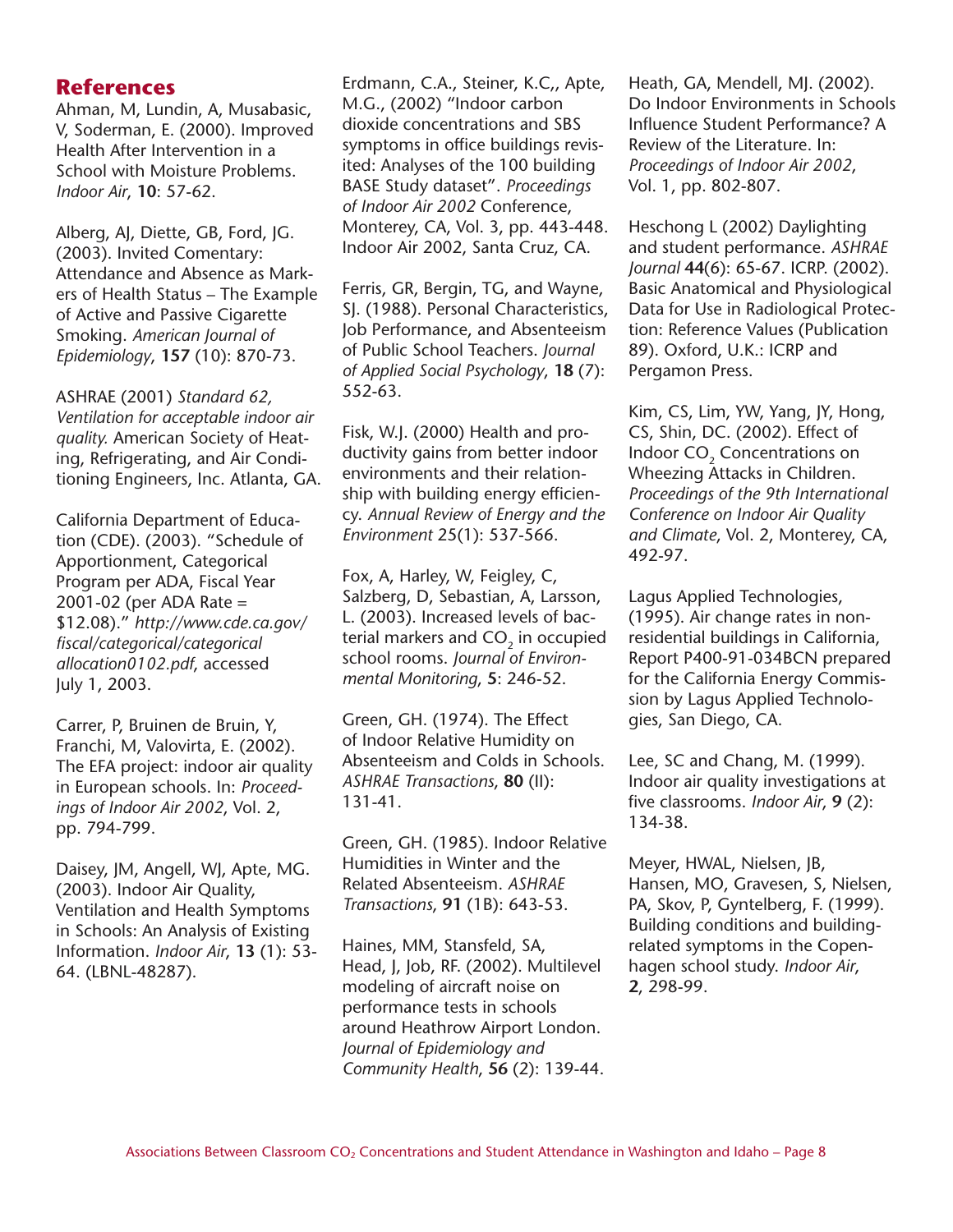Milton DK, Glencross PM, Walters MD. (2000). Risk of sick leave associated with outdoor ventilation level , humidification, and building-related complaints. *Indoor Air* **10** (4): 212-221.

Myhrvold, AN, Olsen, E, Luridsen, Ø. (1996). Indoor Environment in Schools – Pupils Health and Performance in Regard to  $CO<sub>2</sub>$ Concentrations. *Proceedings of the 7th International Conference on Indoor Air Quality and Climate*, Vol. 4, Nagoya, Japan, 369-74.

Myhrvold, AN and Olsen, E. (1997). Pupil's Health and Performance Due to Renovation of Schools. *Proceedings of Healthy Buildings/IAQ 1997*, Vol. 1, Washington, D.C., 81-86.

Norbäck, D, Torgen, M, Edling, C. (1990). Volatile organic compounds, respirable dust and personal factors related to prevalence and incidence of sick building syndrome in primary schools. *British Journal of Industrial Medicine*, **47**, 733-741.

Pepler, RDW. (1968). Temperature and learning: An experimental study. *ASHRAE Transactions*, **74**: 211-19.

Prill, R, Blake, D, Hales, D. (2002). School indoor air quality assessment and program implementation. *Proceedings of the 9th International Conference on Indoor Air Quality and Climate*, Vol.3, Monterey, CA, 824-29.

Research Triangle Institute (RTI). (2003). California Portable Classrooms Study, Final Report. RTI International, Research Triangle Park, NC, *http://www.arb.ca.gov/ research/indoor/pcs/pcs-fr/pcs-fr\_ v3\_pes.pdf*, accessed July 2003.

Ruotsalainen, R, Teijonsalo, J, Seppänen, O. (1995). Ventilation and indoor air quality in Finnish schools. In: Flatheim, G, Berg, KR, Edvardsen, K. (eds) *Proceedings of Indoor Air Quality in Practice – moisture and cold climate solutions*, Oslo, Norwegian Society of Chartered Engineers, pp. 489-493.

Sahlberg, B, Smedje, G, Norbäck, D. (2002). Sick building syndrome (SBS) among school employees in the county of Uppsala, Sweden. In: *Proceedings of Indoor Air 2002*, Vol. 3, pp. 494-99.

Shendell, DG, Winer, AM, Weker, RW, Colome, SD. (2003a). Evidence of Inadequate Ventilation in Portable Classrooms: Results of a Pilot Study in Los Angeles County. *Indoor Air*, in press.

Shendell, DG, Winer, AM, Colome, SD, Stock, TH, Zhang, L, Zhang, J, Maberti, S. (2003b). Air concentrations of VOCs in portable and traditional classrooms: Results of a pilot study in Los Angeles County. *Journal of Exposure Analysis and Environmental Epidemiology*, in press.

Shendell, DG, Prill, RP, Fisk, WJ, Apte, MG, Blake, D, Faulkner, D. (2003c). Associations between classroom CO<sub>2</sub> concentrations and student attendance. Berkeley, CA: E.O. Lawrence Berkeley National Laboratory, August 2003. LBNL-53586.

Smedje, G, Norbäck, D, Edling, C. (1997). Subjective indoor air quality in schools in relation to exposure. *Indoor Air*, **7** (2), 143-150.

Smedje, G, Norback, D. (2000). New Ventilation Systems at Select Schools in Sweden – Effects on Asthma and Exposure. *Archives of Environmental Health*, **55** (1), 18-25.

Treuth, MS, Adolph, AL, Butte, NF. (1998). Energy Expenditure in Children Predicted from Heart Rate and Activity Calibrated Against Respiration Calorimetry. *American Journal of Physiology – Endocrinology and Metabolism*, **38** (1): E12-E18.

Walinder, R, Norbäck, D, Wieslander, G, Smedje, G, Erwall, C. (1997a). Nasal Congestion in Relation to Low Air Exchange Rate in Schools. *Acta Otolaryngol*, **117**: 724-27.

Walinder, R, Norbäck, D, Wieslander, G, Smedje, G, Erwall, C. (1997b). Nasal Mucosal Swelling in Relation to Low Air Exchange Rates in Schools. *Indoor Air*, **7**: 198-205.

Walinder, R, Norbäck, D, Wieslander, G, Smedje, G, Erwall, C, Venge, P. (1998). Nasal patency and biomarkers in nasal lavage – the significance of air exchange rate and type of ventilation in schools. *International Archives of Occupational and Environmental Health*, **71**: 479-86.

Weitzman, M. (1986). School absence rates as outcome measures in studies of children with chronic illness. *Journal of Chronic Diseases*, **39**: 799-808.

Associations Between Classroom CO<sub>2</sub> Concentrations and Student Attendance in Washington and Idaho – Page 9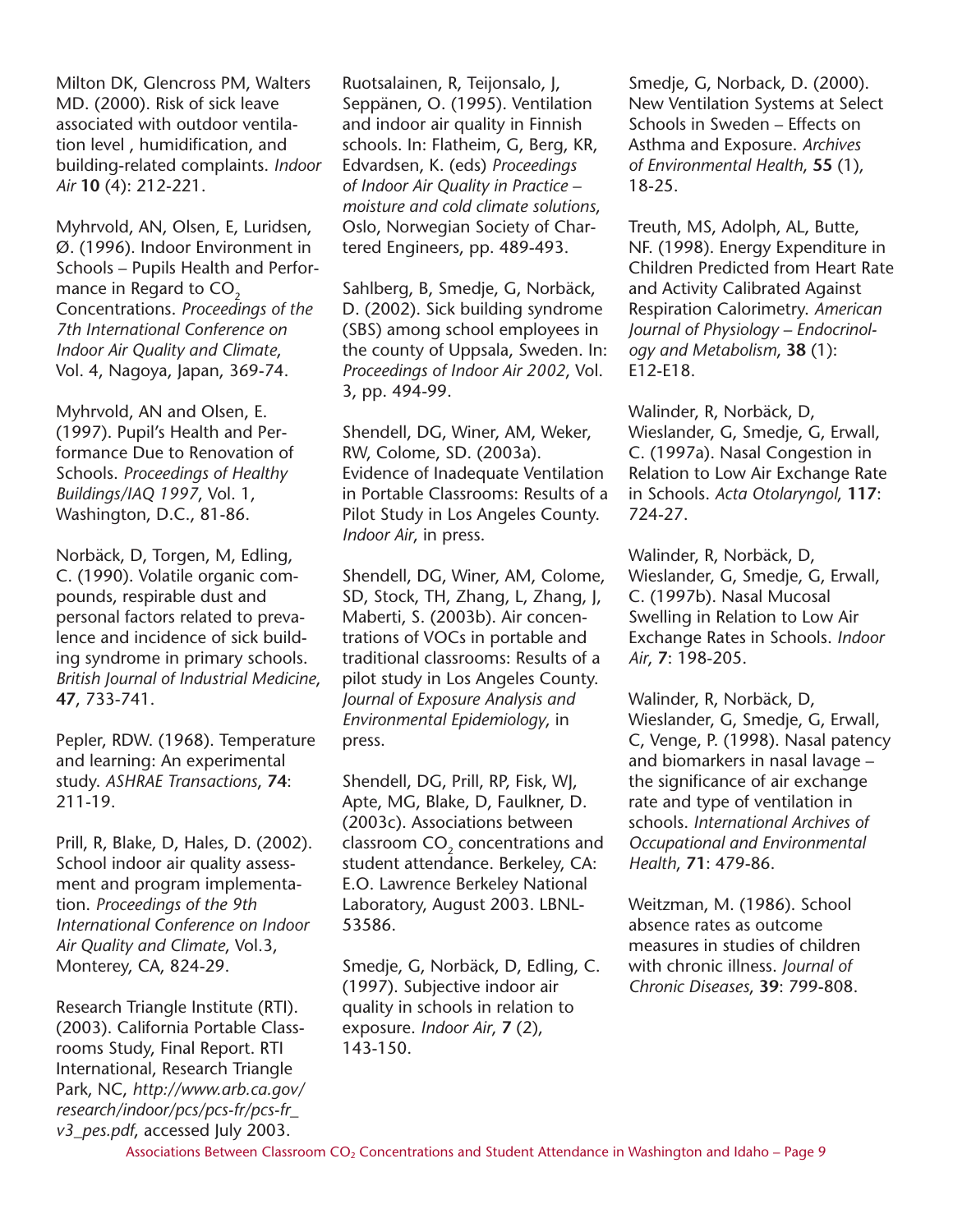**Table 1: Summary statistics of frequency of observations for selected qualitative variables.**

| Values presented are number of observations and percentage of observations (%). |                                                                                                                               |                  |                  |                  |                  |                  |                  |                     |  |  |  |  |
|---------------------------------------------------------------------------------|-------------------------------------------------------------------------------------------------------------------------------|------------------|------------------|------------------|------------------|------------------|------------------|---------------------|--|--|--|--|
| Time of visit and measures: school schedule variable*                           |                                                                                                                               |                  |                  |                  |                  |                  |                  |                     |  |  |  |  |
|                                                                                 | Early AM                                                                                                                      | AM recess        | Late AM          | Lunch            | Early PM         | <b>PM Recess</b> | Late PM          | <b>Not</b><br>Known |  |  |  |  |
| Overall study                                                                   | 85<br>(21.2%)                                                                                                                 | 9<br>$(2.2\%)$   | 90<br>$(22.4\%)$ | 39<br>$(9.7\%)$  | 123<br>(30.7%)   | 11<br>$(2.7\%)$  | 44<br>$(11.0\%)$ | 35                  |  |  |  |  |
| WA only                                                                         | 7<br>93<br>23<br>68<br>32<br>28<br>4<br>$(9.0\%)$<br>$(1.6\%)$<br>(26.7%)<br>$(12.6\%)$<br>$(2.8\%)$<br>$(11.0\%)$<br>(36.5%) |                  |                  |                  |                  |                  |                  | 9                   |  |  |  |  |
| ID only                                                                         | 62<br>(42.5%)                                                                                                                 | 5<br>$(3.4\%)$   | 22<br>$(15.1\%)$ | 7<br>$(4.8\%)$   | 30<br>$(20.6\%)$ | 4<br>$(2.7\%)$   | 16<br>$(11.0\%)$ | 26                  |  |  |  |  |
|                                                                                 | Grade (K, 1st to 6th)                                                                                                         |                  |                  |                  |                  |                  |                  |                     |  |  |  |  |
|                                                                                 | K                                                                                                                             | 1st              | 2 <sub>nd</sub>  | 3rd              | 4th              | 5th              | 6th              | Other**             |  |  |  |  |
| Overall study                                                                   | 64<br>$(14.8\%)$                                                                                                              | 70<br>$(16.2\%)$ | 68<br>(15.7%)    | 67<br>$(15.5\%)$ | 57<br>$(13.2\%)$ | 61<br>$(14.1\%)$ | 41<br>$(9.5\%)$  | 8<br>$(1.2\%)$      |  |  |  |  |
| WA only                                                                         | 38<br>$(14.6\%)$                                                                                                              | 43<br>$(16.5\%)$ | 43<br>$(16.5\%)$ | 41<br>(15.7%)    | 34<br>$(13.0\%)$ | 38<br>$(14.6\%)$ | 19<br>$(7.3\%)$  | 8<br>$(2.0\%)$      |  |  |  |  |
| ID only                                                                         | 26<br>$(15.1\%)$                                                                                                              | 27<br>(15.7%)    | 25<br>(14.5%)    | 26<br>$(15.1\%)$ | 23<br>$(13.4\%)$ | 23<br>$(13.4\%)$ | 22<br>$(12.8\%)$ | 0                   |  |  |  |  |

\* The values presented for this variable were coded as the categorical 1-7 ("." for not known) for statistical analyses in SAS Enterprise Guide v.1.3 (SAS v.8.2, Cary, NC).

\*\* "Other" meant the classroom was

occupied by students in multiple grades (2nd and 3rd) or the grade level varied and was not documented.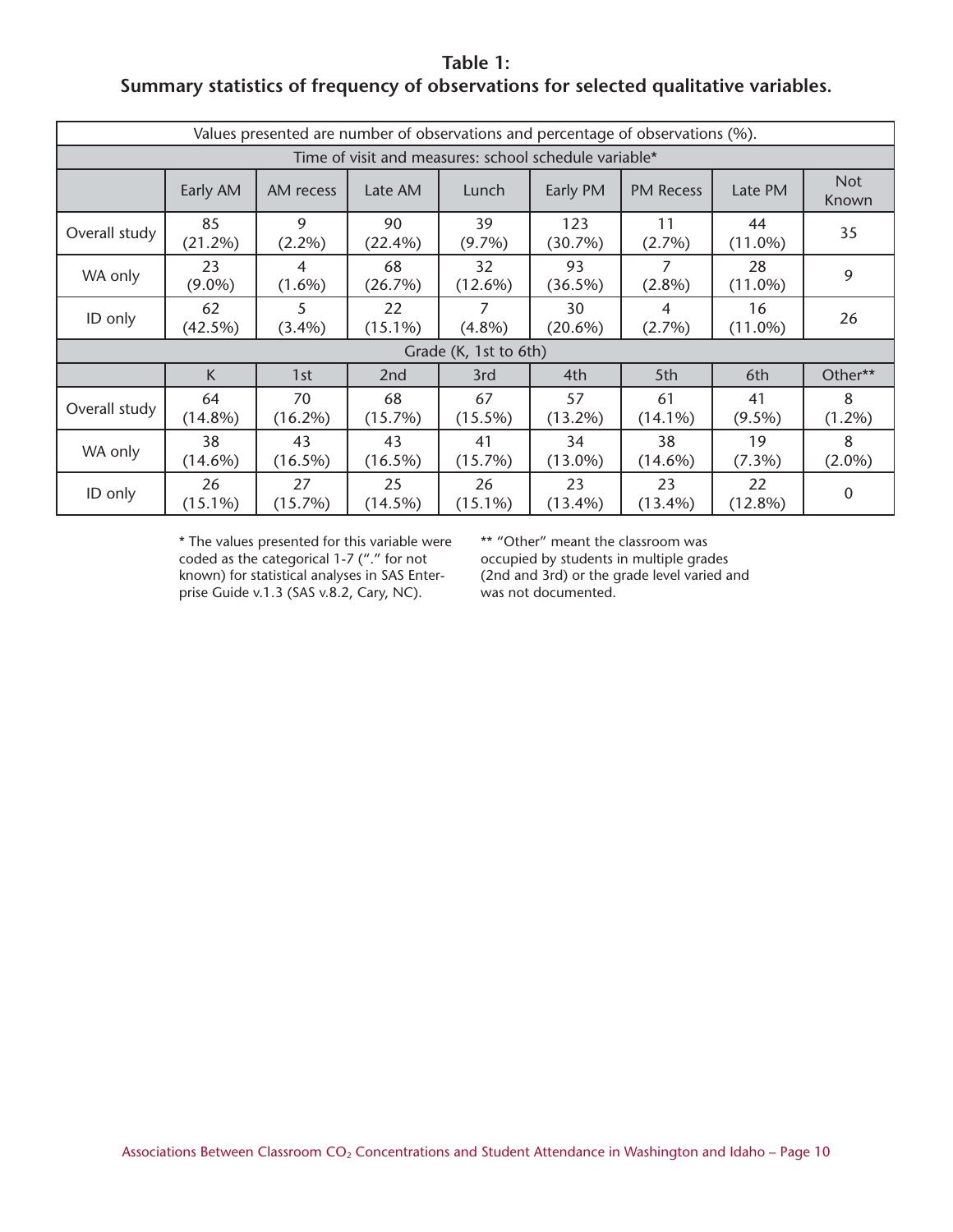## **Table 2: Descriptive statistics for selected measures, with results presented by state and room type.**

| dCO <sub>2</sub> (ppm), the short-term indoor minus school outdoor CO <sub>2</sub> concentration |               |                     |                                     |         |                                             |         |      |      |                    |  |  |  |
|--------------------------------------------------------------------------------------------------|---------------|---------------------|-------------------------------------|---------|---------------------------------------------|---------|------|------|--------------------|--|--|--|
| State                                                                                            | Room<br>type* | No. Class-<br>rooms | No. Obs.<br>(No. Miss-<br>ing obs.) | Average | Median                                      | Std Dev | Min  | Max  | Est. 90th<br>%tile |  |  |  |
| ID                                                                                               | M             | 165                 | 164(1)                              | 840     | 670                                         | 630     | 50   | 4230 | 1460               |  |  |  |
| ID                                                                                               | P             | $\overline{7}$      | $\overline{7}$                      | 1510    | 1590                                        | 790     | 110  | 2440 | 2440               |  |  |  |
| <b>WA</b>                                                                                        | M             | 244                 | 239(5)                              | 580     | 570                                         | 310     | 60   | 3030 | 890                |  |  |  |
| <b>WA</b>                                                                                        | P             | 18                  | 16(2)                               | 610     | 300                                         | 850     | 10   | 3510 | 1140               |  |  |  |
| Annual average ("yearly") daily attendance (as %)**                                              |               |                     |                                     |         |                                             |         |      |      |                    |  |  |  |
| State                                                                                            | Room<br>type* | No. Class-<br>rooms | No. Obs.<br>(No. Miss-<br>ing obs.) | Average | Median                                      | Std Dev | Min  | Max  | Est. 90th<br>%tile |  |  |  |
| ID                                                                                               | M             | 165                 | 165                                 | 95.3    | 95.5                                        | 1.5     | 85.2 | 97.9 | 96.6               |  |  |  |
| ID                                                                                               | P             | $\overline{7}$      | $\overline{7}$                      | 91.0    | 92.4                                        | 3.5     | 87.0 | 95.1 | 95.1               |  |  |  |
| <b>WA</b>                                                                                        | M             | 244                 | 244                                 | 94.6    | 94.8                                        | 1.5     | 88.9 | 98.6 | 96.4               |  |  |  |
| <b>WA</b>                                                                                        | P             | 18                  | 18                                  | 93.3    | 93.4                                        | 1.7     | 89.8 | 97.0 | 95.1               |  |  |  |
|                                                                                                  |               |                     |                                     |         | Average "pre-visit" daily attendance (as %) |         |      |      |                    |  |  |  |
| State                                                                                            | Room<br>type* | No. Class-<br>rooms | No. Obs.<br>(No. Miss-<br>ing obs.) | Average | Median                                      | Std Dev | Min  | Max  | Est. 90th<br>%tile |  |  |  |
| ID                                                                                               | M             | 165                 | 165                                 | 95.4    | 95.6                                        | 1.6     | 83.5 | 98.0 | 96.9               |  |  |  |
| ID                                                                                               | P             | $\overline{7}$      | 7                                   | 90.4    | 93.0                                        | 4.6     | 84.7 | 95.0 | 95.0               |  |  |  |
| <b>WA</b>                                                                                        | M             | 244                 | 244                                 | 95.3    | 95.3                                        | 1.9     | 88.6 | 99.0 | 97.6               |  |  |  |
| <b>WA</b>                                                                                        | P             | 18                  | 18                                  | 93.9    | 93.6                                        | 2.0     | 90.8 | 98.3 | 96.5               |  |  |  |

\* M = main building/traditional classroom,  $P =$  portable/relocatable classroom

\*\* Annual average ("yearly") daily absence (as %) was calculated as 1 - "yearly" daily attendance (as %).

NOTE: WSU technicians did not record room type for two WA classrooms, thus were excluded.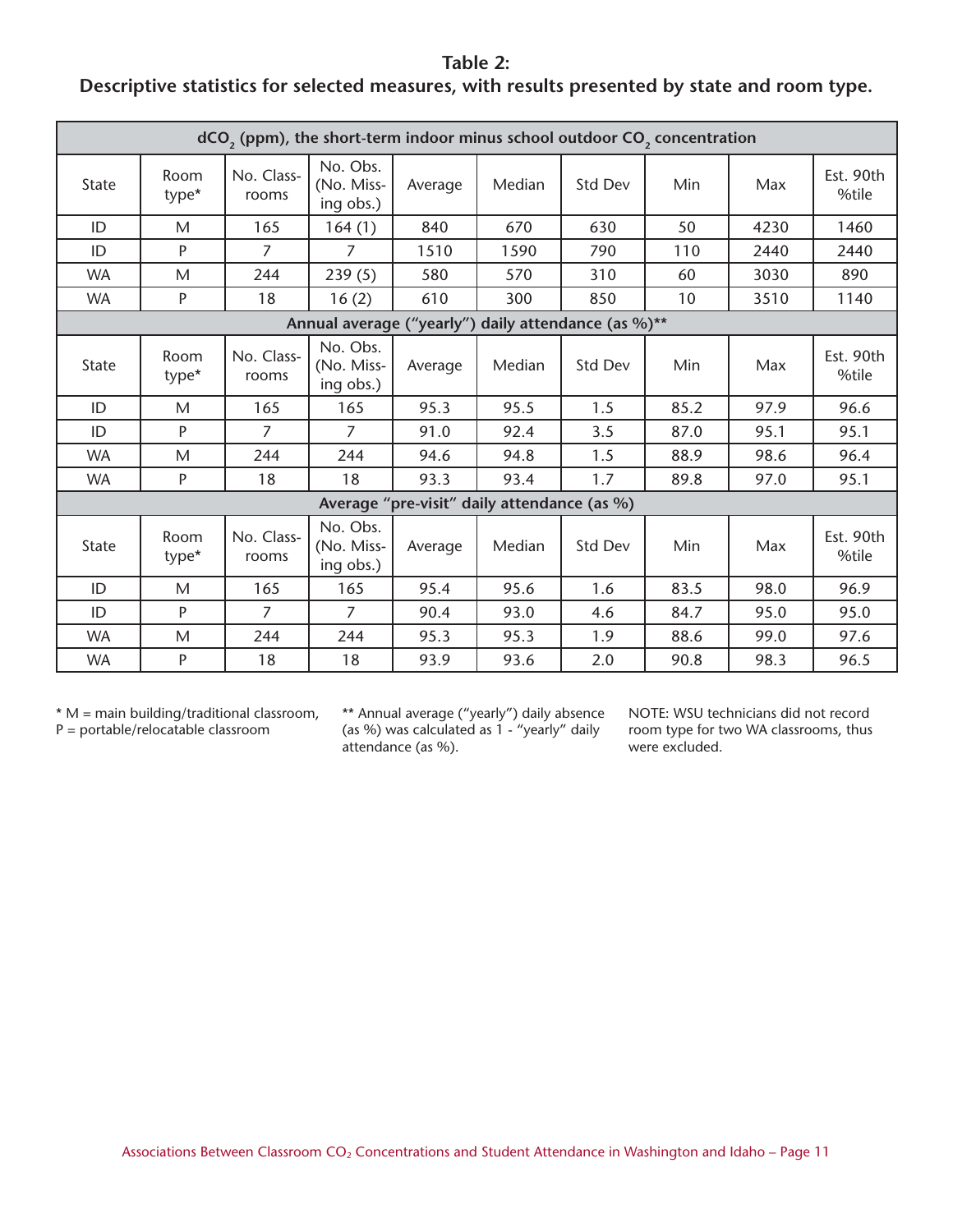#### **Table 3:**

## **Descriptive statistics for selected measures, with results presented by state, room type and school to provide insight into within-school versus between-school variability.**

|           |               |                |                        |                                      | dCO <sub>2</sub> , short-term indoor minus school<br>outdoor school outdoor |        |            |      |      |                    | Annual average ("yearly")<br>daily attendance*** |         |        |         |      |      |                    |
|-----------|---------------|----------------|------------------------|--------------------------------------|-----------------------------------------------------------------------------|--------|------------|------|------|--------------------|--------------------------------------------------|---------|--------|---------|------|------|--------------------|
| State     | Room<br>Type* | School         | No. Class-<br>rooms ** | No.<br>Obs.<br>(No.<br>Miss<br>obs.) | Average                                                                     | Median | Dev<br>Std | Min  | Max  | Est. 90th<br>%tile | Average                                          | Average | Median | Std Dev | Min  | Max  | Est. 90th<br>%tile |
|           |               | A              | 11                     | 11                                   | 1070                                                                        | 1190   | 480        | 310  | 1790 | 1590               | 410                                              | 94.1    | 94.0   | 1.0     | 92.2 | 96.2 | 94.9               |
|           |               | B              | 23                     | 23                                   | 560                                                                         | 550    | 310        | 70   | 1200 | 970                | 380                                              | 95.7    | 96.0   | 1.0     | 93.3 | 97.0 | 96.6               |
|           |               | $\mathsf{C}$   | 21                     | 21                                   | 480                                                                         | 460    | 180        | 70   | 840  | 680                | 400                                              | 94.9    | 94.9   | 0.9     | 92.9 | 96.4 | 95.9               |
| ID        | M             | D              | 23                     | 23                                   | 1000                                                                        | 980    | 380        | 400  | 1630 | 1560               | 360                                              | 95.2    | 95.9   | 3.1     | 85.2 | 97.7 | 97.4               |
|           |               | E              | 20                     | 20                                   | 510                                                                         | 340    | 540        | 50   | 2450 | 980                | 350                                              | 95.4    | 95.6   | 0.9     | 92.7 | 96.5 | 96.4               |
|           |               | F              | 26                     | 25(1)                                | 590                                                                         | 610    | 280        | 180  | 1190 | 1060               | 450                                              | 96.0    | 95.9   | 0.7     | 94.9 | 97.9 | 96.7               |
|           |               | $\overline{G}$ | 25                     | 25                                   | 1670                                                                        | 1410   | 930        | 460  | 4230 | 3370               | 380                                              | 95.3    | 95.4   | 1.0     | 92.1 | 96.7 | 96.4               |
|           |               | $\overline{H}$ | 16                     | 16                                   | 810                                                                         | 720    | 250        | 550  | 1390 | 1320               | 400                                              | 94.9    | 94.8   | 0.9     | 93.4 | 96.6 | 96.1               |
| ID        | $\mathsf{P}$  | A              | 3                      | 3                                    | 1540                                                                        | 1590   | 230        | 1290 | 1740 | 1740               | 410                                              | 93.2    | 93.0   | 0.9     | 92.4 | 94.1 | 94.1               |
|           |               | D              | $\overline{4}$         | 4                                    | 1500                                                                        | 1720   | 1100       | 110  | 2440 | 2440               | 360                                              | 89.3    | 87.6   | 3.9     | 87.0 | 95.1 | 95.1               |
|           |               |                | 9                      | 9                                    | 710                                                                         | 410    | 890        | 110  | 3030 | 3030               | 390                                              | 92.7    | 93.0   | 1.2     | 90.8 | 94.0 | 94.0               |
|           |               |                | 16                     | 16                                   | 810                                                                         | 790    | 120        | 610  | 1060 | 960                | 440                                              | 95.3    | 95.4   | 1.1     | 93.2 | 96.7 | 96.6               |
|           |               | K              | 14                     | 14                                   | 440                                                                         | 400    | 150        | 210  | 710  | 680                | 380                                              | 94.1    | 94.5   | 1.3     | 90.0 | 96.0 | 95.0               |
|           |               | L              | 17                     | 17                                   | 440                                                                         | 430    | 220        | 200  | 870  | 820                | 390                                              | 95.1    | 95.1   | 0.7     | 93.9 | 96.0 | 96.0               |
|           |               | M              | 19                     | 19                                   | 460                                                                         | 410    | 200        | 150  | 1010 | 710                | 370                                              | 94.7    | 94.8   | 1.8     | 91.9 | 98.6 | 97.5               |
|           |               | $\mathsf{N}$   | 20                     | 16(4)                                | 570                                                                         | 530    | 270        | 130  | 1030 | 930                | 380                                              | 95.0    | 95.1   | 1.2     | 92.4 | 96.8 | 96.5               |
| <b>WA</b> | M             | $\circ$        | 13                     | 13                                   | 560                                                                         | 630    | 290        | 60   | 1080 | 880                | 370                                              | 95.5    | 95.6   | 1.7     | 90.3 | 97.1 | 96.8               |
|           |               | $\mathsf{P}$   | 22                     | 22                                   | 460                                                                         | 500    | 210        | 130  | 1030 | 590                | 370                                              | 95.8    | 96.2   | 1.0     | 93.1 | 97.0 | 96.7               |
|           |               | Q              | 16                     | 15(1)                                | 390                                                                         | 360    | 250        | 110  | 900  | 800                | 380                                              | 94.3    | 94.3   | 1.2     | 92.3 | 96.1 | 95.9               |
|           |               | ${\sf R}$      | 24                     | 24                                   | 670                                                                         | 600    | 210        | 370  | 1130 | 1020               | 380                                              | 94.1    | 94.4   | 1.6     | 88.9 | 95.8 | 95.5               |
|           |               | S              | 23                     | 23                                   | 660                                                                         | 650    | 150        | 450  | 980  | 880                | 380                                              | 94.9    | 95.2   | 1.3     | 92.1 | 96.7 | 96.2               |
|           |               | $\top$         | 20                     | 20                                   | 690                                                                         | 680    | 140        | 400  | 910  | 870                | 360                                              | 93.9    | 93.8   | 1.2     | 90.9 | 96.3 | 95.3               |
|           |               | $\cup$         | 13                     | 13                                   | 550                                                                         | 620    | 230        | 190  | 970  | 740                | 360                                              | 94.2    | 94.4   | 1.5     | 91.6 | 96.5 | 96.1               |
|           |               | $\vee$         | 18                     | 18                                   | 690                                                                         | 500    | 540        | 260  | 2060 | 2010               | 350                                              | 94.2    | 94.7   | 1.5     | 90.8 | 96.9 | 96.2               |
|           |               | $\overline{1}$ | $\overline{4}$         | 4                                    | 960                                                                         | 170    | 1700       | 10   | 3510 | 3510               | 390                                              | 91.9    | 92.0   | 1.6     | 89.8 | 93.8 | 93.8               |
|           |               | Κ              | 3                      | 3                                    | 400                                                                         | 460    | 110        | 270  | 460  | 460                | 380                                              | 92.3    | 91.8   | 1.2     | 91.5 | 93.7 | 93.7               |
| <b>WA</b> | P             | L              | $\overline{2}$         | $\overline{2}$                       | 330                                                                         | 330    | 250        | 160  | 510  | 510                | 390                                              | 94.8    | 94.8   | 0.4     | 94.5 | 95.0 | 95.0               |
|           |               | P              | $\overline{2}$         | $\overline{2}$                       | 250                                                                         | 250    | 40         | 220  | 280  | 280                | 370                                              | 94.8    | 94.8   | 3.1     | 92.6 | 97.0 | 97.0               |
|           |               | S              | $\overline{2}$         | $\overline{2}$                       | 990                                                                         | 990    | 120        | 910  | 1080 | 1080               | 380                                              | 94.4    | 94.4   | 0.1     | 94.3 | 94.4 | 94.4               |
|           |               | T              | 3                      | 3                                    | 530                                                                         | 320    | 540        | 130  | 1140 | 1140               | 360                                              | 92.3    | 92.3   | 0.8     | 91.6 | 93.1 | 93.1               |

 $*$  M = main building/traditional classroom, P = portable/relocatable classroom

\*\* Enrollment, attendance and absence data were available for each classroom included in analyses presented on this table.

\*\*\* Annual average ("yearly") daily absence (as %) was calculated as 1 - "yearly" daily attendance (as %).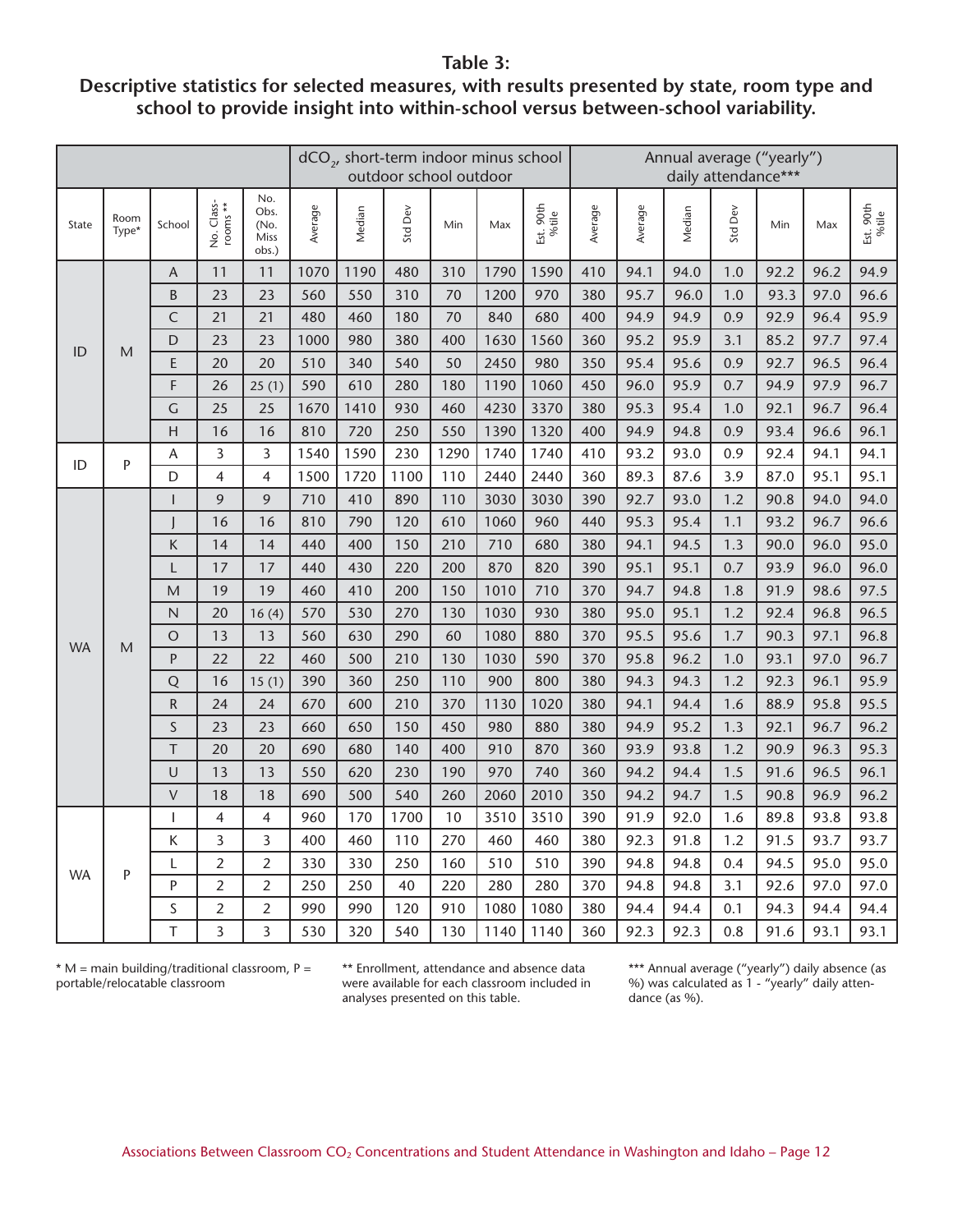**Table 4:**  Descriptive statistics for dCO<sub>2</sub> (in ppm) by state, grade level (age), and room type.

| <b>State</b> | Grade          | Room<br>Type* | No. Class-<br>rooms** | Arithmetic<br>Mean | Median | Standard<br>Deviation | Minimum | <b>Estimated</b><br>90th<br>Percentile | Maximum |
|--------------|----------------|---------------|-----------------------|--------------------|--------|-----------------------|---------|----------------------------------------|---------|
| ID           | K              | M             | 26                    | 570                | 440    | 410                   | 70      | 1320                                   | 1410    |
| <b>WA</b>    | K              | M             | 35                    | 500                | 430    | 470                   | 200     | 770                                    | 3030    |
| <b>WA</b>    | К              | P             | 2                     | 250                | 250    | 40                    | 220     | 280                                    | 280     |
| ID           | 1              | M             | 27                    | 820                | 680    | 480                   | 250     | 1780                                   | 2130    |
| <b>WA</b>    | $\mathbf{1}$   | M             | 42                    | 470                | 430    | 210                   | 120     | 750                                    | 890     |
| ID           | $\overline{2}$ | M             | 22                    | 1160               | 700    | 1030                  | 210     | 2680                                   | 4230    |
| ID           | $\overline{2}$ | P             | 3                     | 1540               | 1590   | 230                   | 1290    | 1740                                   | 1740    |
| <b>WA</b>    | $\overline{2}$ | M             | 42                    | 580                | 560    | 330                   | 150     | 860                                    | 2060    |
| <b>WA</b>    | $\overline{2}$ | P             | $\mathbf{1}$          | 270                | 270    | n/a3                  | 270     | 270                                    | 270     |
| ID           | $\overline{3}$ | M             | 26                    | 910                | 780    | 730                   | 70      | 1430                                   | 3370    |
| <b>WA</b>    | $\overline{3}$ | M             | 40                    | 600                | 610    | 320                   | 60      | 880                                    | 2010    |
| <b>WA</b>    | $\overline{3}$ | P             | $\mathbf{1}$          | 460                | 460    | $n/a***$              | 460     | 460                                    | 460     |
| ID           | $\overline{4}$ | M             | 23                    | 790                | 680    | 520                   | 50      | 1460                                   | 2290    |
| <b>WA</b>    | $\overline{4}$ | $\mathsf{M}$  | 32                    | 680                | 660    | 190                   | 210     | 920                                    | 1010    |
| <b>WA</b>    | $\overline{4}$ | P             | $\overline{2}$        | 1980               | 1980   | 2160                  | 460     | 3510                                   | 3510    |
| ID           | 5              | M             | 23                    | 900                | 690    | 540                   | 110     | 1680                                   | 2450    |
| <b>WA</b>    | 5              | M             | 33                    | 580                | 570    | 240                   | 110     | 920                                    | 1080    |
| <b>WA</b>    | 5              | P             | 5                     | 410                | 320    | 410                   | 10      | 1080                                   | 1080    |
| ID           | 6              | M             | 18                    | 730                | 690    | 290                   | 220     | 1130                                   | 1190    |
| ID           | 6              | P             | $\overline{4}$        | 1500               | 1720   | 1100                  | 110     | 2440                                   | 2440    |
| <b>WA</b>    | 6              | M             | 14                    | 810                | 760    | 150                   | 650     | 1020                                   | 1130    |
| <b>WA</b>    | 6              | P             | 5                     | 500                | 280    | 490                   | 60      | 1140                                   | 1140    |
| <b>WA</b>    | $2$ and $3$    | M             | $\overline{2}$        | 610                | 610    | 400                   | 330     | 890                                    | 890     |
| <b>WA</b>    | $4$ and $5$    | M             | $\overline{3}$        | 770                | 690    | 440                   | 370     | 1240                                   | 1240    |

\* M = main building/traditional classroom, P = portable/relocatable classroom

\*\* Short-term indoor  $CO<sub>2</sub>$  (and thus  $dCO_{2}$ ) data were missing for the following numbers of classrooms (n=6 total): grade 2, WA, M (n=1); grade 4, ID, M (n=1); grade 4, WA,  $M$  (n=1); and, grade 5, WA,  $\overline{M}$  (n=3).

\*\*\*  $n/a$  = not available because of small sample size (only one classroom) in this strata